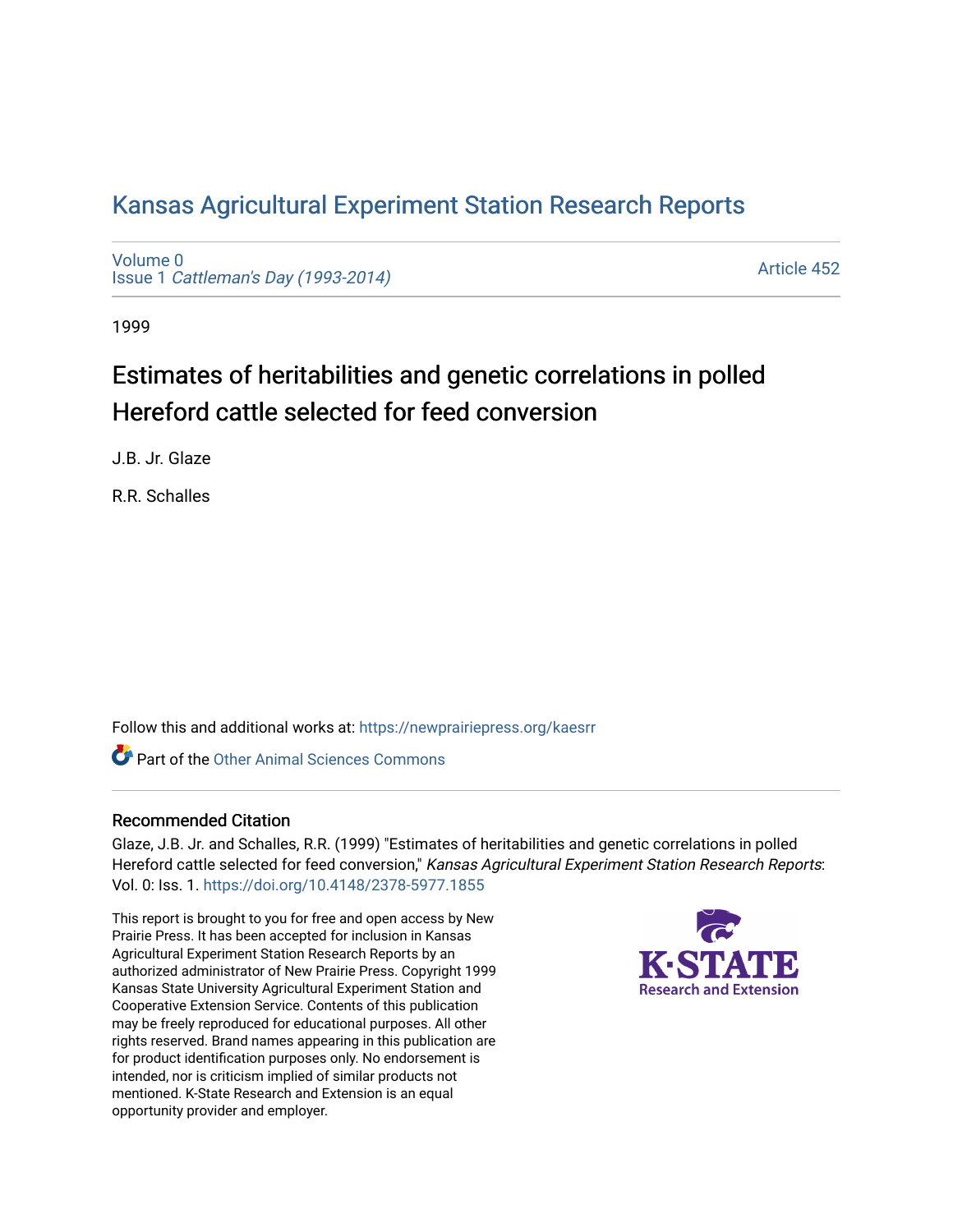# Estimates of heritabilities and genetic correlations in polled Hereford cattle selected for feed conversion

# **Abstract**

Performance records of 1459 Polled Hereford cattle were analyzed to estimate heritabilities and genetic correlations of beef cattle traits from birth to maturity. Estimates of heritability (h2) for birth weight (BWT), weaning weight (WWT), yearling weight (YWT), scrotal circumference (SC), yearling height (YHT), mature height (MHT), and mature weight (MWT) were moderate to high, with the exception of WWT (h2 = .14), and ranged from .38 to .72. The traits associated with feed conversion, daily feed intake (INT), average daily gain (ADG), and feed conversion (CONV) had heritabilities of .24, .25, and .14, respectively. Genetic correlations (rg) between the growth traits (BWT, WWT, YWT, YHT, MHT, MWT, and SC) were positive and ranged from .20 to .88. The rg=.99 between milk production (MILK) and maternal weaning weight (MWW) indicates that the traits are essentially the same and supports the method in which many breed associations calculate and report expected progeny differences (EPDs) for milk production. The rg = .42 between ADG and INT, rg = .27 between INT and CONV, and the rg = -.82 between ADG and CONV suggest that faster gaining cattle have greater feed intakes and are more efficient.

## Keywords

Cattlemen's Day, 1999; Kansas Agricultural Experiment Station contribution; no. 99-339-S; Report of progress (Kansas State University. Agricultural Experiment Station and Cooperative Extension Service); 831; Beef; Selection; Feed conversion; Growth traits; Heritability; Genetic correlation; Polled Hereford

## Creative Commons License



This work is licensed under a [Creative Commons Attribution 4.0 License](https://creativecommons.org/licenses/by/4.0/).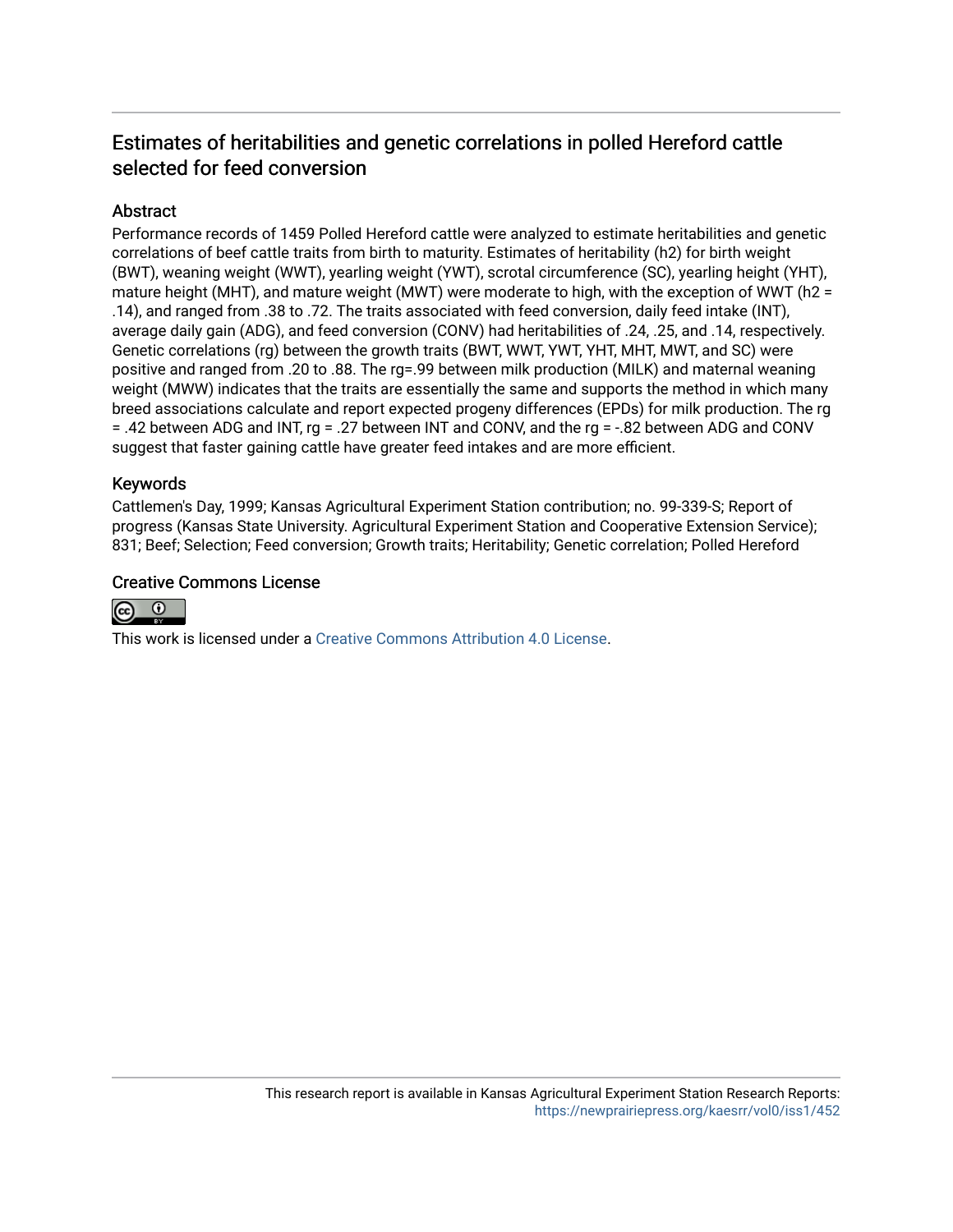#### **ESTIMATES OF HERITABILITIES AND GENETIC CORRELATIONS IN POLLED HEREFORD CATTLE SELECTED FOR FEED CONVERSION**

*J. B. Glaze, Jr. 1 and R. R. Schalles*

#### **Summary**

Performance records of 1459 Polled Hereford cattle were analyzed to estimate heritabilities and genetic correlations of beef cattle traits from birth to maturity. Estimates of heritability  $(h<sup>2</sup>)$  for birth weight (BWT), weaning weight (WWT), yearling weight (YWT), scrotal circumference (SC), yearling height (YHT), mature height (MHT), and mature weight (MWT) were moderate to high, with the exception of WWT  $(h<sup>2</sup> = .14)$ , and ranged from .38 to .72. The traits associated with feed conversion, daily feed intake (INT), average daily gain (ADG), and feed conversion (CONV) had heritabilities of .24, .25, and .14, respectively. Genetic correlations  $(r_g)$  between the growth traits (BWT, WWT, YWT, YHT, MHT, MWT, and SC) were positive and ranged from .20 to .88. The  $r<sub>g</sub>=.99$  between milk production (MILK) and maternal weaning weight (MWW) indicates that the traits are essentially the same and supports the method in which many breed associations calculate and report expected progeny differences (EPDs) for milk production. The  $r_g = .42$ between ADG and INT,  $r_g = .27$  between INT and CONV, and the  $r_g = -.82$  between ADG and CONV suggest that faster gaining cattle have greater feed intakes and are more efficient.

(Key Words: Selection, Feed Conversion, Growth Traits, Heritability, Genetic Correlation, Polled Hereford.)

#### **Introduction**

Feed costs represent a significant economic input to beef producers. To attain greater efficiency in production systems, beef producers should consider including feed conversion in selection programs. Reported heritabilities suggest that selection for more efficient cattle can be effective. However, one of the major stumbling blocks in selecting feed for conversion is the difficulty with which it is measured. It requires measurement of individual animal feed intakes and weight gains, a process that is expensive and not feasible for most beef producers. Therefore, beef producers need to identify traits that have favorable genetic associations with feed conversion, are easily and cost effectively measured, and can be incorporated readily into a selection program. Our purpose was to estimate the heritabilities and genetic correlations of beef cattle traits from birth to maturity and provide producers with an indirect means for improving feed conversion.

#### **Experimental Procedures**

The data set examined in this study contained the performance records of 1459 Polled Hereford cattle born from the spring of 1967 through the spring of 1979. These data were the result of a project conducted at Kansas State University in which animals were selected on the basis of improved feed conversion. This herd was assembled in 1967 using animals donated by breeders from several states. The original animals (42 females and 5 males) represented 34 herds

<sup>1</sup>University of Vermont Extension, White River Junction, VT 05001.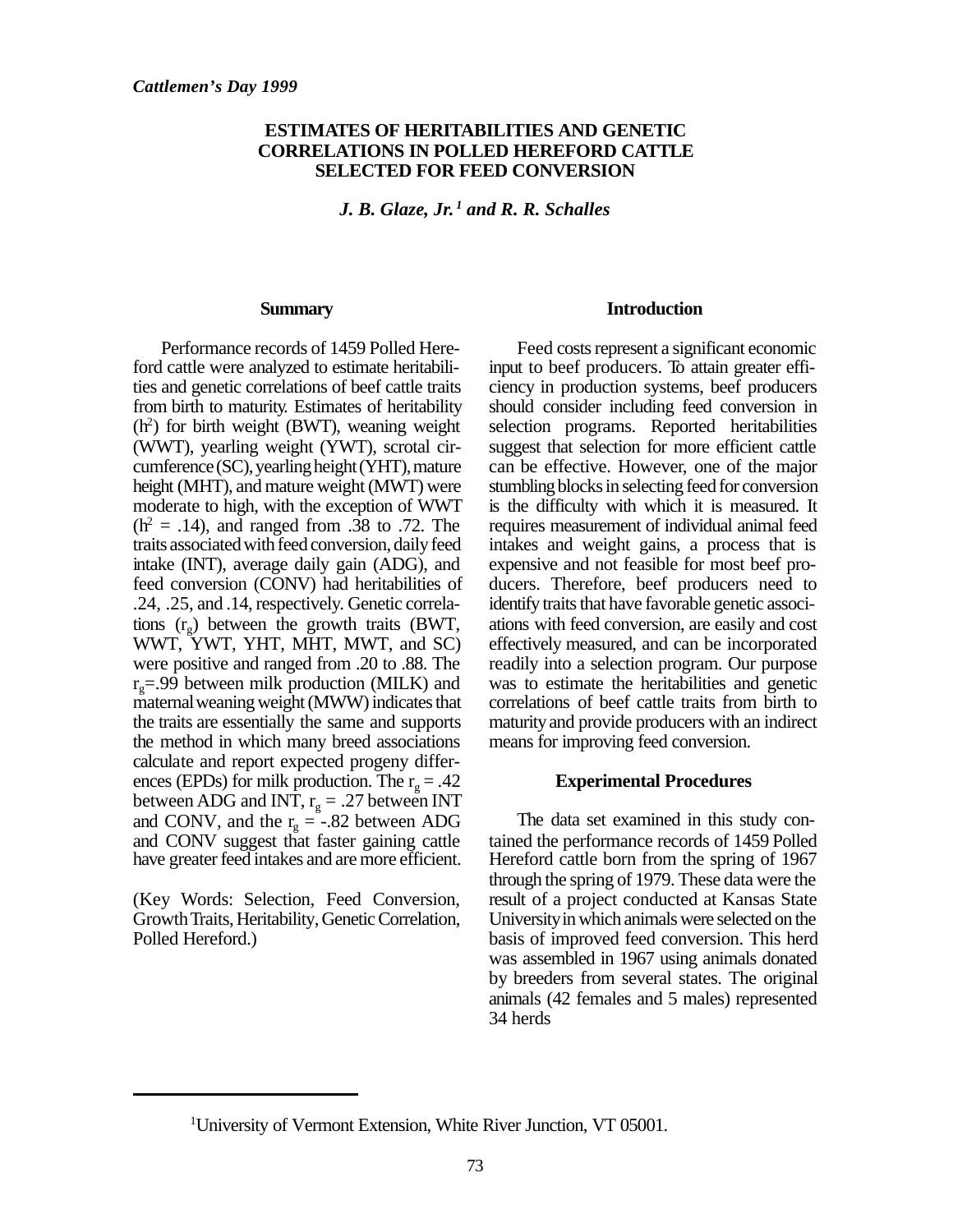from Colorado, Illinois, Kansas, Missouri, Oklahoma, and Pennsylvania. From 1967 to 1971, animals in the herd were mated randomly to increase the size of the herd and to provide a foundation herd from which the selection and control herds would be established. Beginning with the 1971 breeding season, cows were assigned randomly to either the selection or control herds. Once these herds were established, they were closed, and no other genetic material was introduced. Each year in the selection herd, the two bulls exhibiting the best feed conversion (feed/gain) were selected as herd sires and used for 2 consecutive years. In the control herd, the first bull born to the oldest herd sire was selected to replace his sire. These bulls were used in the control herd for approximately 6 years.

Cows in both the selection and control herds were maintained on native Kansas tallgrass prairie throughout the year and were supplemented in the winter. Cows were bred to calve in March and April. Breeding was primarily by natural service during a 60 to 70 day breeding season. Progeny were weaned in the fall at approximately 200 days of age. Following a 3 to 4 week weaning period, bull calves were placed on an individual 140-day postweaning performance test, which allowed for the selection for feed conversion. The ration consisted of 25% prairie hay, 15% dehydrated alfalfa, 43% corn, 12.5% soybean meal, 4% molasses, and .5% salt. Heifers were group fed and not selected on the basis of improved feed conversion. In both the selection and control herds, cows were culled if they: (1) were not pregnant at the end of the breeding season, (2) had severe structural problems, or (3) were horned. Birth weight (BWT), weaning weight (WWT), yearling weight (YWT), yearling height (YHT), daily feed intake (INT), average daily gain (ADG), feed conversion (CONV), scrotal circumference (SC), scanned ribeye area (REA), scanned backfat thickness (FAT), mature height (MHT), mature weight (MWT), and milk production (MILK) records were available for analysis. The number of observations, means, and standard deviations are presented in Table 1.

A multiple-trait, derivative-free, restricted maximum likelihood procedure (MTDFREML) was used to analyze the data generated in this study. A full animal model was used to calculate the genetic and phenotypic (co)variances. The fixed effects used in the model included age of dam  $(2, 3, 4, 5{\text -}10, \text{ and } {\text -}10, \text{ years})$  and contemporary group (sex and year of birth). For the analyses of MHT and MWT, age of cow was the only fixed effect included in the model. Year of milking and age at milking were the fixed effects used in the analyses of milk production. Ages at which various measurements were recorded were used as covariates for the respective trait. Average weight maintained over the 140-day test period was used as a covariate in the analyses of INT and CONV. Maternal and permanent environmental effects were included as random effects in the analyses of BWT and WWT.

#### **Results and Discussion**

Heritabilities  $(h^2)$  provide an indication of the amount of genetic change that can be made through selection. The heritabilities that were estimated for the traits in this study generally would be considerate moderate to high (Table 2). The traits associated with weight, BWT, WWT, YWT, and MWT, had heritabilities of .38, .14, .39, and .47, respectively; generally within the range of reported estimates. The maternal heritabilities for BWT and WWT were .14 and .18, respectively. Traits related to structure usually have high heritabilities. The same held true for our study. Yearling height had a heritability of .52, and MHT had a heritability of .72. In this study, the traits associated with feed conversion (feed/gain) included ADG, INT, and CONV, which had heritabilities of .25, .24, and .14, respectively. Ultrasound technology allows for the measurement of various beef cattle traits without slaughter. Scanned backfat thickness ( $h^2 = .25$ ) and REA ( $h^2 = .19$ ) were moderately heritable. Scrotal circumference was found to be highly heritable, with an estimate of .48. The heritability estimate for MILK in this study was .19.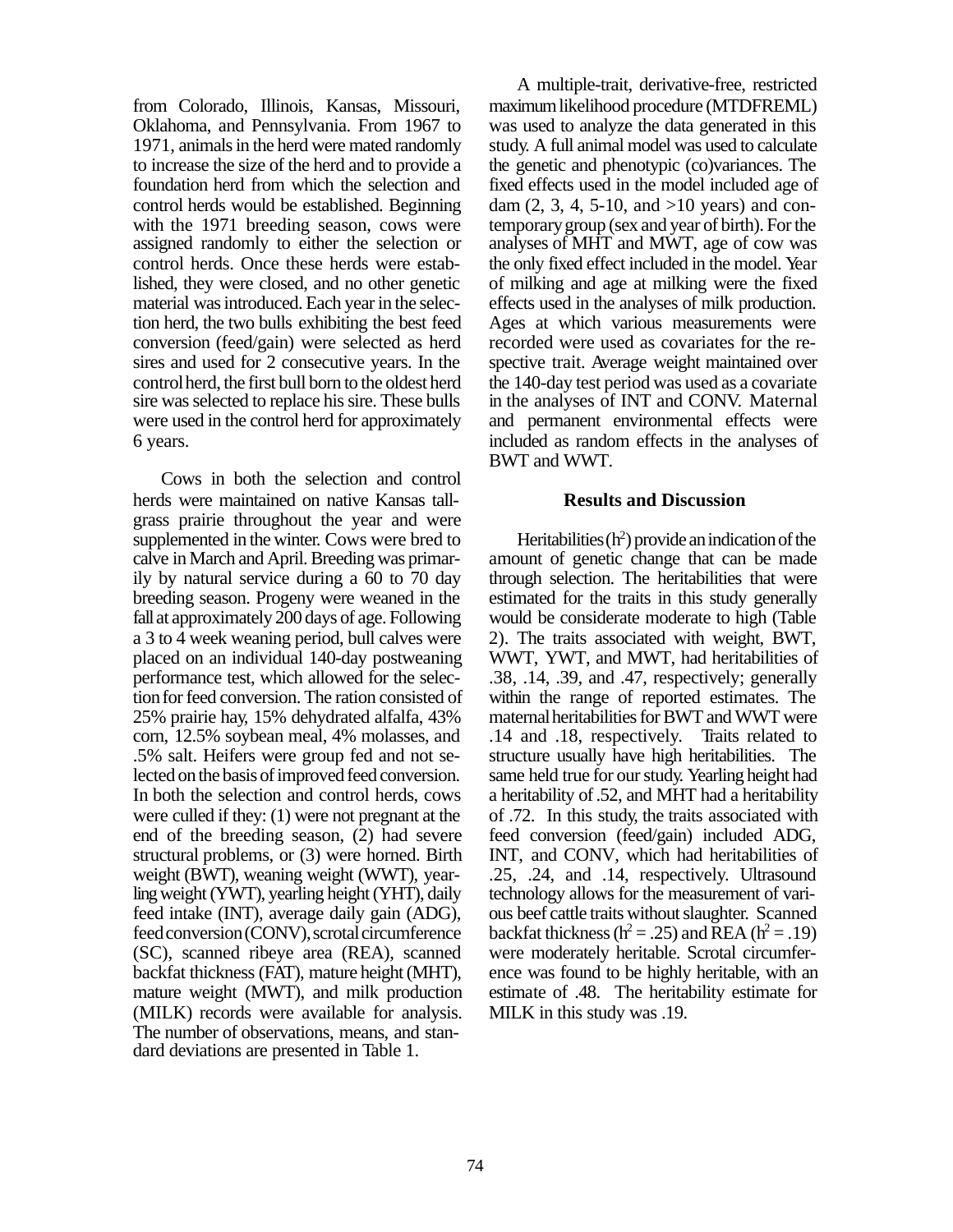Genetic correlations  $(r_g)$  measure the strength of the relationship between the breeding values of two traits. They provide an estimate of how traits will react in a selection program. The genetic correlations estimated for the traits in this study are presented in Table 2. The genetic correlations between growth traits (BWT, WWT, YWT, MWT, YHT, and MHT) were found to be strong and positive, ranging from .33 to .88. The strength of these correlations was expected, because many of the same genes are involved in the expression of the growth traits and also because of the part-whole relationship that many of the traits share. The genetic correlations between traits associated with feed conversion (INT, ADG and CONV) and other traits in the study were of various magnitudes and signs. The  $r_g = .42$  between ADG and INT,  $r<sub>g</sub> = .27$  between INT and CONV, and the  $r_g = -.82$  between ADG and CONV suggest that faster gaining cattle have greater feed intakes and are more efficient. Average daily gain on test had negative associations with BWT ( $r_g = -.01$ ) and WWT ( $r_g = -$ .22) and positive associations with YWT  $(r<sub>g</sub> =$ .49) and MWT ( $r<sub>g</sub>=.72$ ). This indicates that animals with poor preweaning performance had greater average daily gains during the postweaning test period. Animals with greater postweaning gains were heavier when yearling and mature weights were measured. Larger framed animals had greater postweaning average daily gains, as evidenced by the genetic associations between ADG and YHT

 $(r<sub>g</sub>=.65)$  and between ADG and MHT  $(r<sub>g</sub>=.97)$ . Negative genetic correlations were found between INT and BWT  $(r<sub>g</sub> = -.35)$  and between INT and WWT ( $r_g = -.61$ ), suggesting that animals with poor preweaning performance had greater feed intakes during the postweaning performance test period. The positive genetic association between INT and YWT  $(r_g = .59)$ indicates that those animals with greater feed intakes during the post-weaning period had heavier weights at the end of the test. The genetic associations between SC and many of the growth traits (BWT, WWT, YWT, YHT, and ADG) were positive. Scrotal circumference had a positive association ( $r_g = .25$ ) with MHT and a negative  $(r<sub>g</sub> = -.11)$  association with MWT. This suggests that animals with larger scrotal circumferences reached maturity sooner and had lighter mature weights. The genetic correlations between REA and other growth traits (BWT, WWT, YWT, YHT, ADG, and SC) ranged from .18 to .70. These correlations suggest that faster growing cattle have the propensity to have larger REA. The genetic association between MILK and maternal WWT was found to be very strong  $(r_g = .99)$ . This suggests that these traits are essentially the same. Milk expected progeny differences (EPDs), published by many breed associations, are calculated as maternal weaning weight. The strong correlation between MILK and MWW lends support for this method of estimating an animal's genotype for milk production.